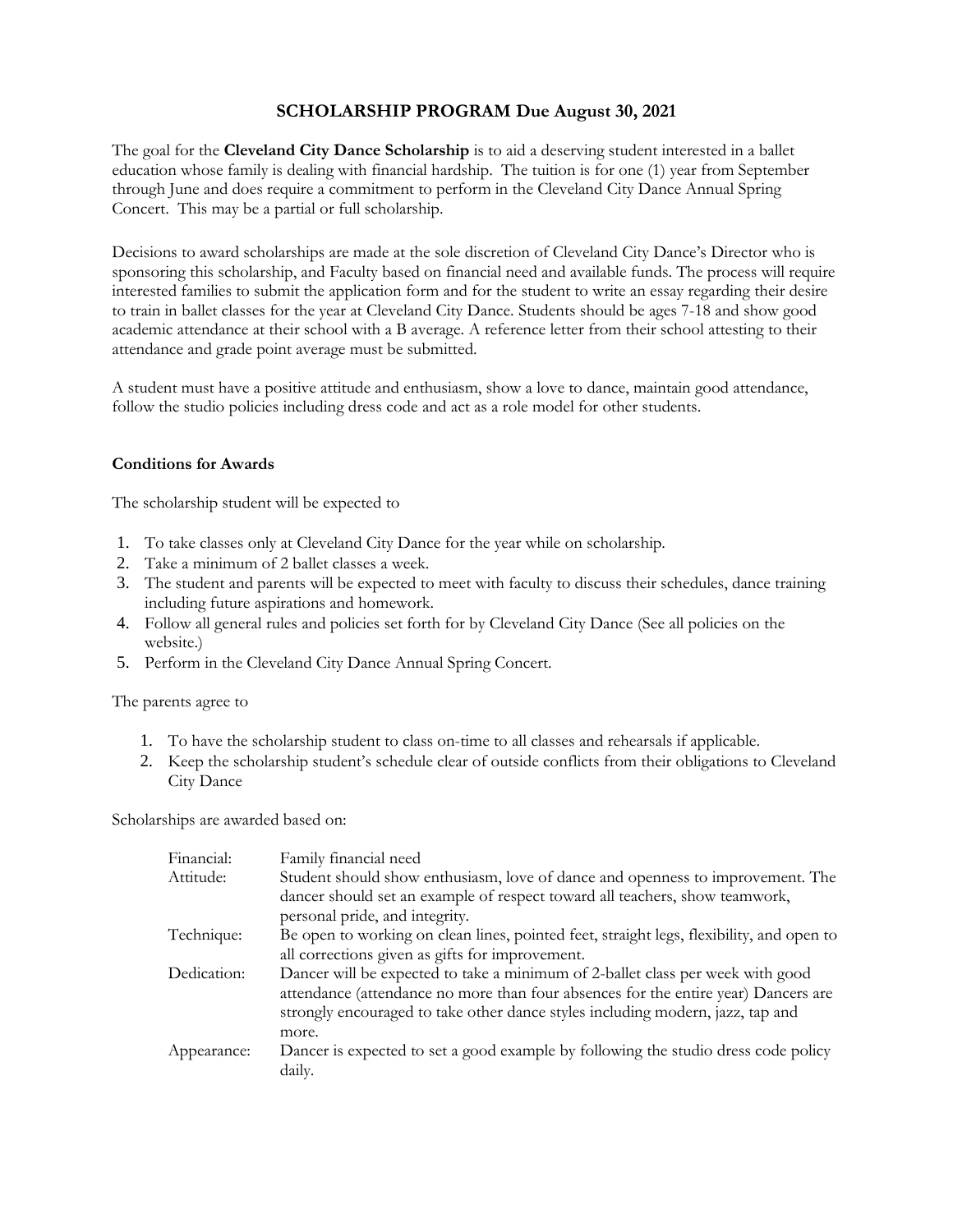The scholarship fund is sponsored by the Director of Cleveland City Dance. Scholarship winner will be notified by e-mail

How to apply:

- 1. Complete the scholarship application including financials due by August 30, 2021
- 2. Student should write an essay explaining, "Why I want to study ballet."

#### CLEVELAND CITY DANCE SCHOLARSHIP APPLICATION

|                                                                               | <u> 1989 - Johann Stoff, amerikansk politiker (d. 1989)</u> |                |  |
|-------------------------------------------------------------------------------|-------------------------------------------------------------|----------------|--|
|                                                                               |                                                             |                |  |
|                                                                               |                                                             |                |  |
| Are you currently on scholarship at your academic school? (Please Circle) Yes |                                                             | N <sub>o</sub> |  |
| Have you received scholarships at other dance schools? (Please Circle) Yes    |                                                             | N <sub>o</sub> |  |
|                                                                               |                                                             |                |  |
|                                                                               |                                                             |                |  |
|                                                                               |                                                             |                |  |
|                                                                               |                                                             |                |  |
|                                                                               |                                                             |                |  |
|                                                                               |                                                             |                |  |
| Student's Dance Experience:                                                   |                                                             |                |  |
|                                                                               |                                                             |                |  |
|                                                                               |                                                             |                |  |

Are you interested in a career in dance, teaching dance, choreographing for others, arts management, or other aspects of dance? Use the back of this sheet if needed. \_\_\_\_\_\_\_\_\_\_\_\_\_\_\_\_\_\_\_\_\_\_\_\_\_\_\_\_\_\_\_\_\_\_\_\_\_\_\_\_\_\_\_\_\_\_\_\_\_\_\_\_\_\_\_\_\_\_\_\_\_\_\_\_\_\_\_\_\_\_\_\_\_\_\_\_\_\_\_\_\_\_\_\_\_

\_\_\_\_\_\_\_\_\_\_\_\_\_\_\_\_\_\_\_\_\_\_\_\_\_\_\_\_\_\_\_\_\_\_\_\_\_\_\_\_\_\_\_\_\_\_\_\_\_\_\_\_\_\_\_\_\_\_\_\_\_\_\_\_\_\_\_\_\_\_\_\_\_\_\_\_\_\_\_\_\_\_\_\_\_ \_\_\_\_\_\_\_\_\_\_\_\_\_\_\_\_\_\_\_\_\_\_\_\_\_\_\_\_\_\_\_\_\_\_\_\_\_\_\_\_\_\_\_\_\_\_\_\_\_\_\_\_\_\_\_\_\_\_\_\_\_\_\_\_\_\_\_\_\_\_\_\_\_\_\_\_\_\_\_\_\_\_\_\_\_ \_\_\_\_\_\_\_\_\_\_\_\_\_\_\_\_\_\_\_\_\_\_\_\_\_\_\_\_\_\_\_\_\_\_\_\_\_\_\_\_\_\_\_\_\_\_\_\_\_\_\_\_\_\_\_\_\_\_\_\_\_\_\_\_\_\_\_\_\_\_\_\_\_\_\_\_\_\_\_\_\_\_\_\_\_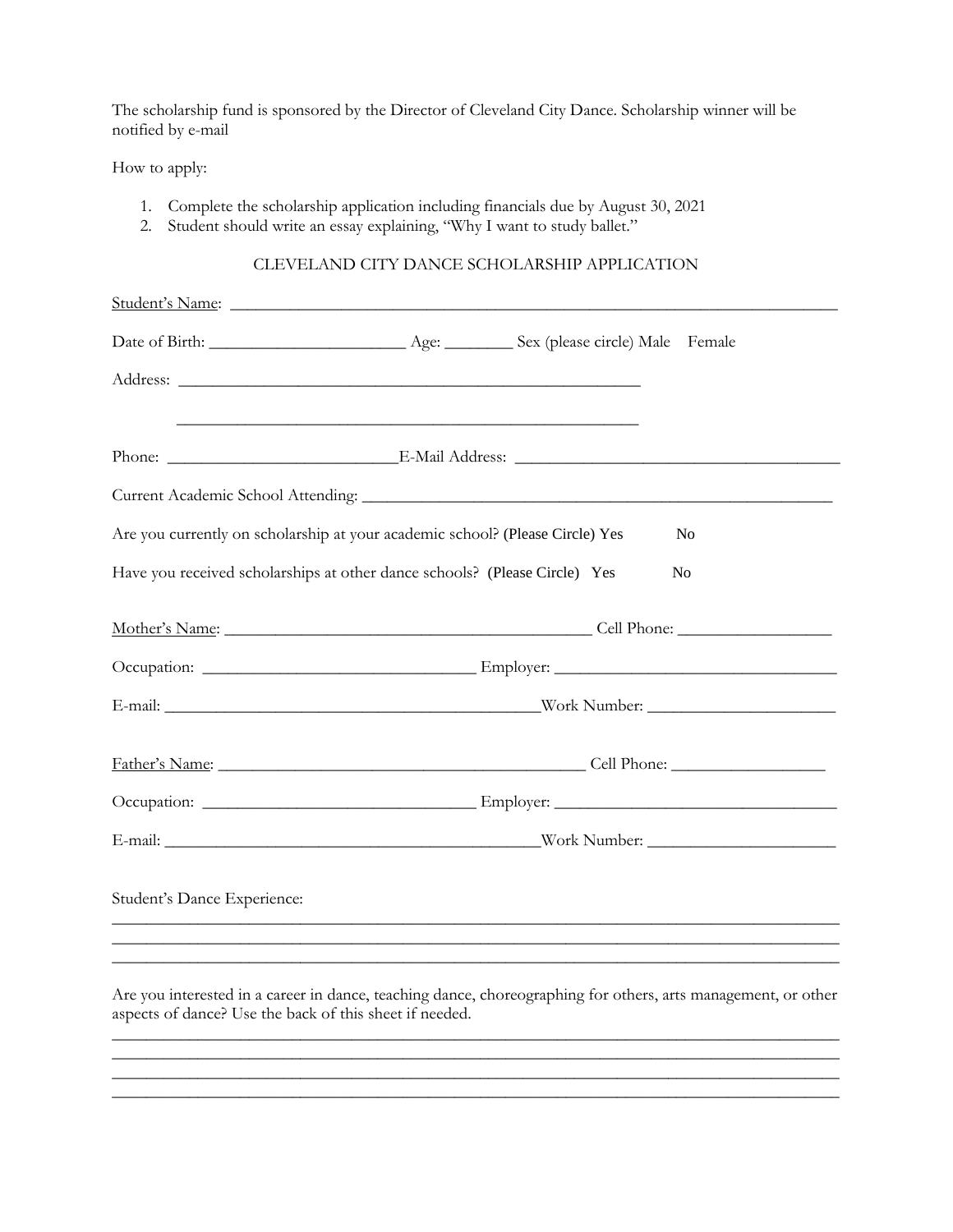Please submit an essay on a separate paper by the student "What I want to study ballet!"

Parent/Legal Guardian's agrees to accept the responsibility to get your child to the studio on time for all classes and rehearsals. Agrees to forfeit and return to CCD the full amount of the Scholarship award within thirty- (30) days of change in status, such as withdrawal or dismissal from the Scholarship Program. Parent/ Legal Guardian agrees that CCD may contact student for purposes of promoting its scholarship programs, and agrees, if contacted, to voluntarily provide, and let CCD use photographs, quotations, or other information to help CCD in its public relations and fundraising efforts. For the Student to begin classes on Scholarship this agreement must be returned no later than August 30, 2021, or CCD maintains the authority to withdraw its scholarship offer.

| <u> Andreas Andreas Andreas Andreas Andreas Andreas Andreas Andreas Andreas Andreas Andreas Andreas Andreas Andr</u> |  |
|----------------------------------------------------------------------------------------------------------------------|--|
| <b>Financial Information</b>                                                                                         |  |
| How much of the school tuition can you afford to pay? (Please be honest): \$                                         |  |
| Current Family Gross Income (monthly): \$                                                                            |  |
| Additional Monthly Income: \$                                                                                        |  |
| Last Years Family Gross Income: \$                                                                                   |  |
| Are you currently on Public Assistance? (Please Circle) Yes No                                                       |  |
| $\Box$ Attach School Recommendation Letter                                                                           |  |

Attach Student Essay